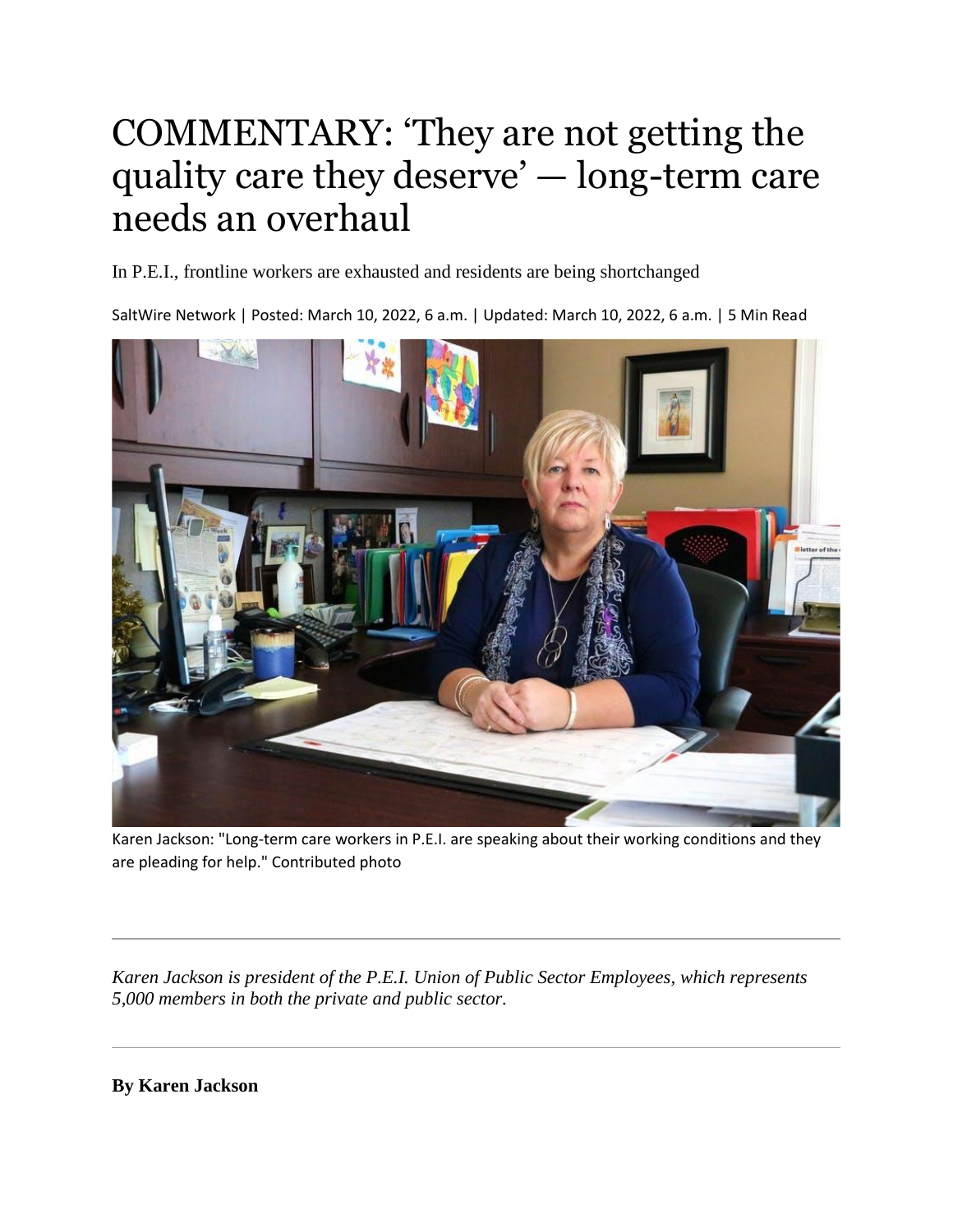The premier of Prince Edward Island, Dennis King, recently said in the provincial legislature that it's safe for health-care workers to speak publicly about their working conditions without fear of repercussion.

The Union of Public Sector Employees (UPSE) commends the premier for making this statement. It's no secret that the health-care system in P.E.I. is under a lot of stress due to chronic staffing and funding shortages. This situation existed before the pandemic and has been exacerbated since its arrival — especially in long-term care.

The government and the opposition in P.E.I. have been talking about the challenges facing frontline workers in long-term care, and most recently UPSE launched a series of videos in which our members speak candidly about their working conditions. Their voices have been altered to preserve their anonymity.

It takes a lot of courage for these frontline workers to share their personal experiences, and we feel their identity should be protected. In the past, we have had to defend workers for talking publicly about the challenges they face at work. I hope the premier's recent statement changes the need for this type of defence moving forward. If there is going to be meaningful change in long-term care, and the health-care system itself, it requires open dialogue and an end to the disconnect between frontline workers and decision-makers. It also requires that stakeholders do not view the current challenges in long-term care as a political football.

## Country-wide problem

This is an issue that affects all Canadians and there is compelling evidence, and indeed, consensus on the fact that change is needed. In our province, UPSE has been lobbying for change in this sector over the past six years. We have talked to various governments about the need for better recruitment and retention. The system was under great strain for years and was unable to cope with the added stress caused by the pandemic.

In Canada, more than 19,000 COVID-19 deaths have been long-term care related. We have experienced the highest proportion of deaths in long-term care related to overall fatalities among the 38 Organisation for Economic Co-operation and Development countries.

In Prince Edward Island, we had more time to prepare for an eventual outbreak. The government, chief public health officer and the public service did an outstanding job managing public safety, and through co-operation with Islanders, achieved high vaccination rates.

Long-term care homes in P.E.I. were prioritized and put first in line for safety measures during the early weeks of the pandemic. However, despite best efforts, the onset of the Omicron variant in the past few months has led to greater infection rates. Approximately 200 workers and 200 residents in long-term care contracted COVID-19. The majority of deaths due to COVID-19 in P.E.I. have been among residents in long-term care.

If we have learned anything, it's that the system cannot be allowed to go back to "normal." We need national standards for long-term care in Canada. A draft for national standards was released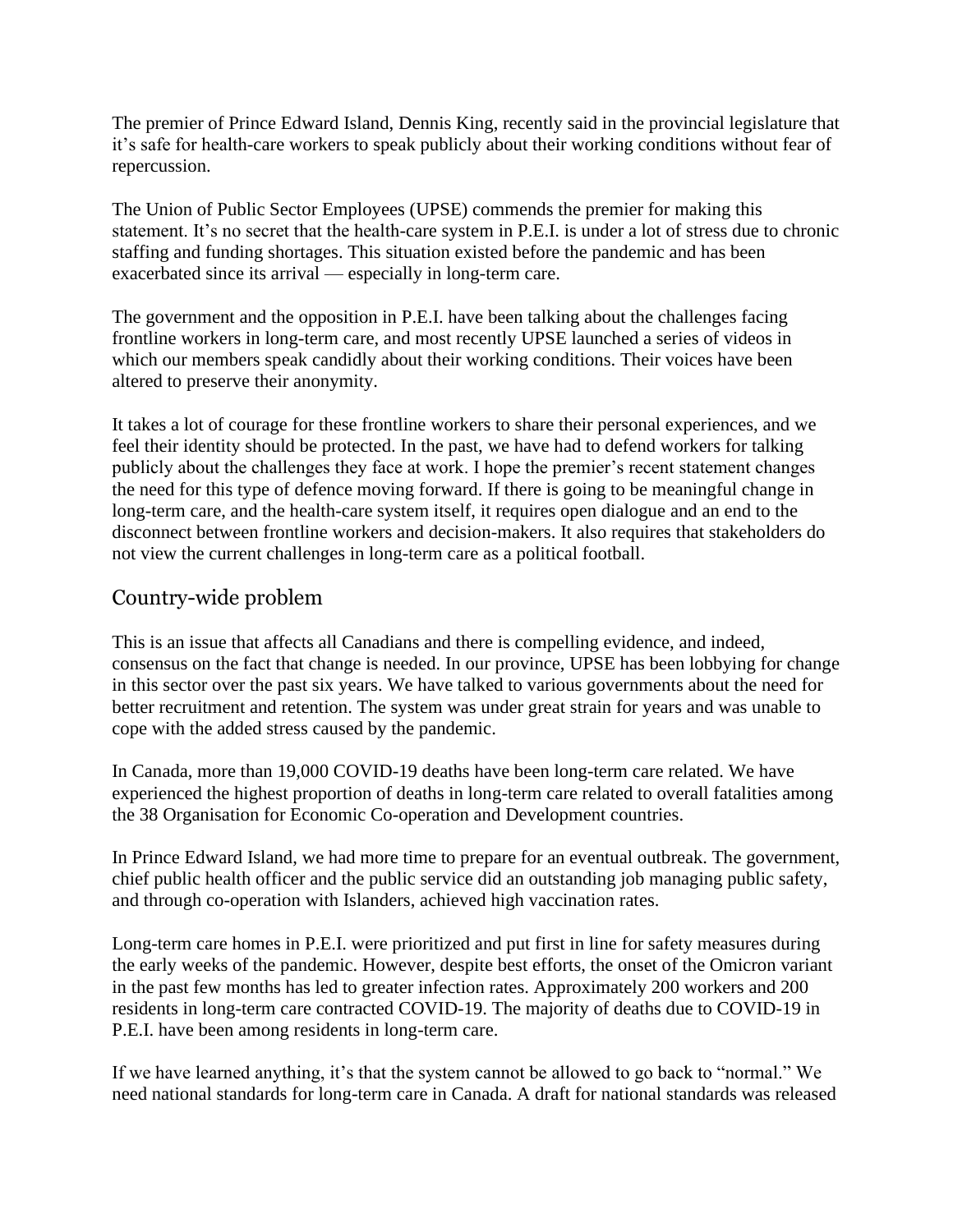in January 2022 by the Health Standards Organization. The project was launched in the spring of 2021 and has involved consultation with over 18,000 Canadians and various organizations that have a stake in the outcome. Input on the standards is being gathered until March 25, 2022.

If we have learned anything, it's that the system cannot be allowed to go back to "normal." We need national standards for long-term care in Canada.

The proposed new standards focus on maximizing dignity in the lives of residents and will require long-term care facilities to prove they have adequate staff in place to meet the required care hours. They also will require facilities to track the efficacy of the safety and care provided. Seniors deserve this, and those who spend their lives caring for our most vulnerable population deserve it, too.

Both the federal and provincial governments need to work together to implement the standards, and they must be mandatory and pandemic proof.

## Taking action in N.S.

We don't have to look far for inspiration. In Nova Scotia, Seniors and Long-Term Care Minister Barb Adams is supporting the introduction of the national standards. Ottawa recently transferred \$27 million to N.S. through the Safe Long-Term Care fund as that province is hiring more frontline staff and enhancing infection control measures. Nova Scotia also recently invested \$65 million to raise wages for Continuing Care Assistants by approximately 23 per cent, which represents an annual increase of almost \$9,000.

Nova Scotia Government and General Employees Union president Jason MacLean has said, "The wage increase was a critical step on the path towards meaningful change for our continuing care and acute care systems."

Nova Scotia, like P.E.I. and Newfoundland and Labrador, is dealing with serious recruitment and retention issues, which has caused a chronic shortage of frontline health-care workers and has impacted care for seniors and their families.

In P.E.I., we are currently working with the provincial government to make positive and needed change. Our members have come to us for help. They are feeling completely overwhelmed as they continue to do their best to provide care for residents. They are being constantly asked to work overtime as there are not enough staff to fill the shifts.

"There have been times I have left work in tears because we were so short staffed," says one worker. "We should be able to spend quality time with them …. they are not getting the quality care they deserve."

Quality care not only means providing for their physical needs, but also the emotional support that many of our long-term care residents have struggled with since the onset of COVID.